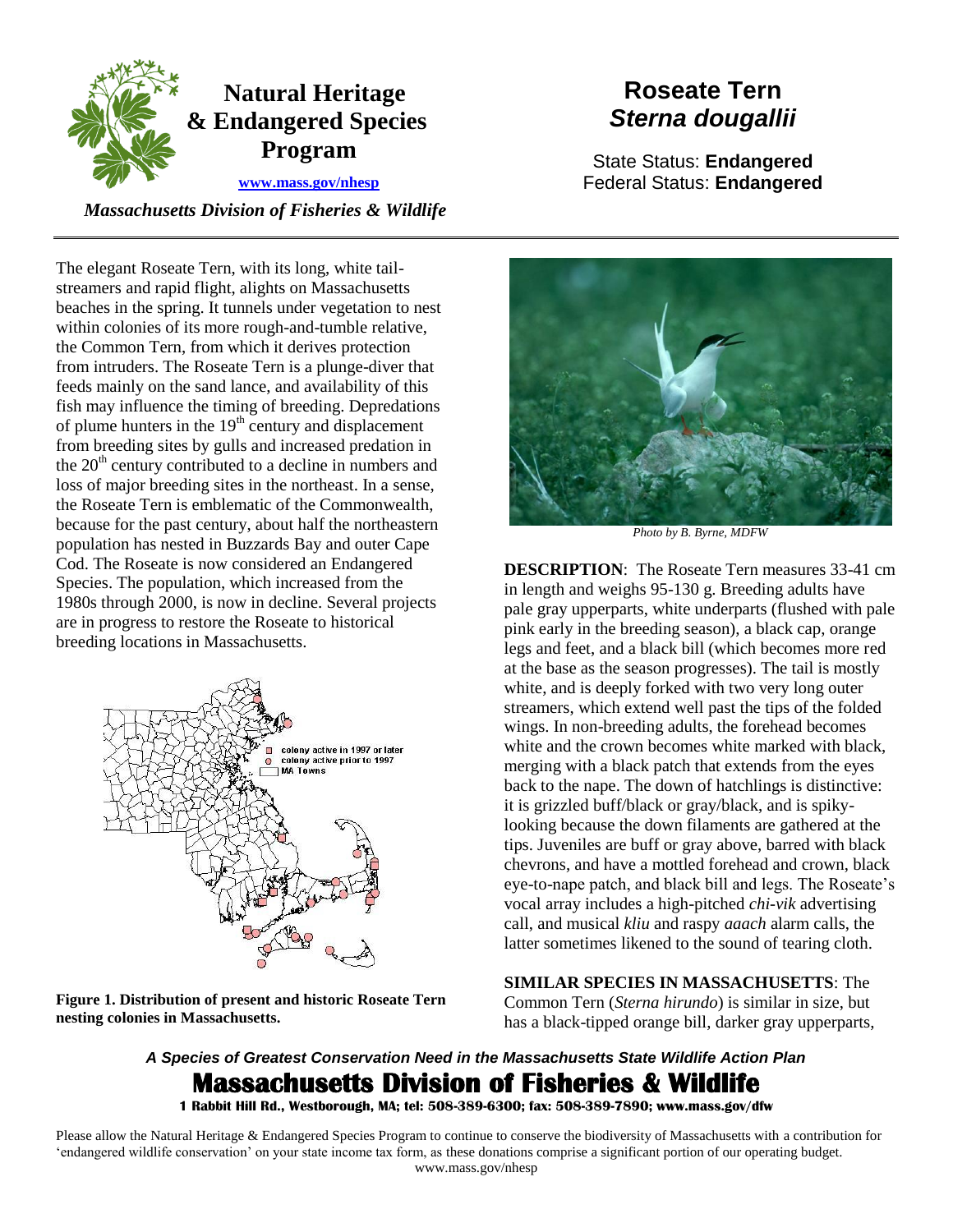pale gray underparts, a shorter tail that does not extend underparts with contrasting white cheeks, a shorter tail beyond the folded wingtips, and an "irritable" voice. The Arctic Tern (*Sterna paradisaea*) is also similar in size, but has a shorter, blood-red bill, very short red legs, gray (which still extends past the folded wingtips), and a very different, high-pitched voice. The Least Tern (*Sternula antillarum*) is markedly smaller, with a yellow-orange bill, a white forehead, and a short tail.

 Massachusetts from late-April to mid-May to nest at just **DISTRIBUTION AND MIGRATION**: The Roseate Tern has a scattered breeding distribution primarily in the tropical and sub-tropical Atlantic, Indian, and Pacific Oceans. In North America, it breeds in two discrete populations: from Nova Scotia south to New York and in the Caribbean. The northeast population, at about 40 45° N, is among the most northernmost nesting groups of this mostly tropical species. Roseates arrive in a handful of coastal locations (Fig. 1). The largest colonies occur in Buzzards Bay (see Status, below). Massachusetts birds depart from breeding colonies in late-July and August and concentrate in "staging areas" around Cape Cod and the Islands, before departure for wintering grounds in September. Roseates appear to feed offshore and return to the staging areas to rest and roost. Most have departed staging areas and have begun migrating southward by mid- to late-September. The Roseate's wintering range remains poorly known, but increasing evidence indicates that Northeastern birds winter along the north and east coasts of South America southward along the coast of Brazil to approximately 18° S.

## **BREEDING AND FORAGING HABITAT:** In

 small numbers at the ends of long barrier beaches. Compared to the Common Tern, it selects nest sites with Massachusetts, the Roseate Tern generally nests on sandy, gravelly, or rocky islands and, less commonly, in denser vegetation, such as seaside goldenrod and beach pea, which is also used for cover by chicks. Large boulders are used for cover at other locations in the northeast. It feeds in highly specialized situations over shallow sandbars, shoals, inlets or schools of predatory fish, which drive smaller prey to the surface. The Roseate is known to forage up to 30 km from the breeding colony.

 **FOOD HABITS**: The Roseate Tern feeds almost exclusively on small fish; occasionally it includes

 Massachusetts). Other prey species of importance in mainly by plunge-diving (diving from heights of 1-12 m crustaceans in its diet. It is fairly specialized, consuming primarily sand lance (about 70% of diet in Massachusetts are herrings, bluefish, mackerel, silversides, and anchovies. In the northeast, it often forages with Common Terns. The Roseate captures food and often submerging to  $\geq$  50 cm), but also by surfacedipping and contact-dipping. Some individuals specialize in stealing fish from Common Terns.

## **BREEDING:**

*Phenology*. Roseates usually begin to arrive in Massachusetts in late-April or the first week of May. Egg dates are 12 May to 18 August, and laying usually begins about 8 days later than that of Common Terns in the host colony. Incubation lasts about 3 weeks, and the nestling period about 4 weeks.

 Predation, below.) *Colony*. The Roseate Tern is gregarious. In the northeast it nests in colonies of a few to about 1,700 pairs, and the largest colony in Massachusetts numbers about 1,100 pairs (see Status, below). In this portion of its range, the Roseate invariably nests with the Common Tern, forming clusters or sub-colonies within larger Common Tern colonies. Pairs defend their nest site. (See also

*Pair-bond*. Courtship involves both aerial and ground displays, including spectacular High Flights (in which  $\geq$ 2 birds spiral up to 30-300 m above ground and then descend in a zig-zag glide), and Low Flights (in which a fish-carrying male is chased by up to 12 other birds). Males feed females before and during the egg-laying period. The Roseate Tern is socially monogamous, but extra-pair copulations occur. Both parents spend roughly equal amounts of time incubating, and incubation shifts last about 26 minutes. Males and females also contribute approximately equally to brooding and feeding chicks. The average length of pair bonds in Connecticut was 2.5 years. The sex ratio in Massachusetts (and probably other northeast colonies) is skewed towards females (1.27 females:1 male). This results in multi-female associations ( $\geq 2$  females), and often  $\geq$  3-egg clutches, at nests.

*Nests*. Nests (usually beneath vegetation or debris, or in special nest boxes) are depressions or "scrapes" in the substrate, to which nesting material may or may not be added throughout incubation. In the northeast, nests are usually 50-250 cm apart, depending on the distribution of vegetation and rocks.

#### *A Species of Greatest Conservation Need in the Massachusetts State Wildlife Action Plan*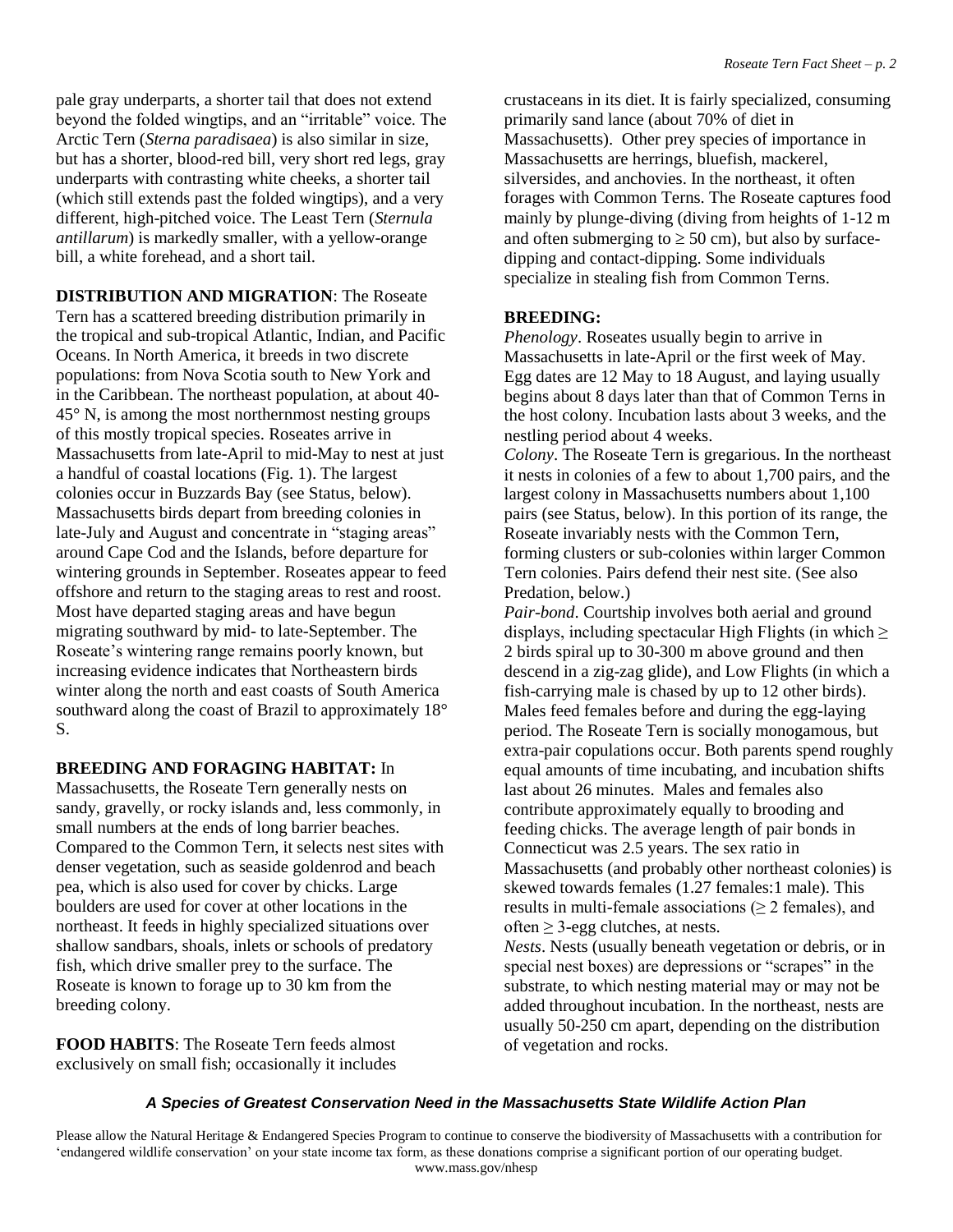eggs (laid about 3 days apart), and younger females, 1 The period between laying and hatching is about 23 days *Eggs*. Eggs are various shades of brown with dark spots and streaks. The second egg may be paler than the first. Eggs measure approximately 43 x 30 mm, and are subelliptical in shape. The eggs are difficult to distinguish from those of the Common Tern, but Roseate eggs are generally longer, more conical, less rounded, darker, and more uniformly and finely spotted. Clutch size is usually 1-2 eggs; older females generally lay 2 egg. Nests with  $\geq 3$  eggs are often attended by more than one female. Incubation, which begins after laying of the first egg, may be sporadic until the second egg is laid. for both eggs.

 few days of life. Parental attendance ceases after about a chicks in their bills one fish at a time. Feeding rates at than 60 m away to new hiding spots. In 2-chick broods, 3 weeks, but remain dependent on parents for food at *Young*. Chicks are semi-precocial. They are downy at hatching. Eyes open after a couple hours, and chicks are able to waddle and take food within hours after hatching. In 2-chick broods, there is often a substantial size difference between the young that persists throughout the growth period; this is because the first chick (*A*chick) is usually 3 days older. Chicks are brooded/attended most of the day and night for the first week, except for cold, rainy days. Parents carry prey to sites in Massachusetts and Connecticut are about 1 fish/hour. At sheltered nests, undisturbed chicks may remain at the nest site until they are nearly fledged. Where there is more disturbance, chicks may move more the younger chick (*B*-chick) is less likely to survive than the *A*-chick. Most losses of *B*-chicks appear to be due to starvation. The peak of fledging is at 27-30 days. Four to 10 days after fledging, young birds accompany parents to fishing grounds. They begin to catch fish after least 6 weeks, or until migration in September. This notably long period of dependence reflects the highly specialized fishing techniques that the young must master. At Bird I., MA, family units depart the nesting colony 5-15 days post-fledging to congregate at staging locations. When two chicks are raised, the male leaves first with the older chick and the female leaves up to 7 days later with the younger chick. Nothing is known of family cohesion during migration.

## **PREDATION**:

*Predators*. In North America, predators of Roseate Tern eggs, young, and adults include birds and mammals, snakes, ants, and land crabs. In the northeast, the Great

 and Red-winged Blackbird. Horned Owl is the primary predator on adults, and predation on adults by the Peregrine Falcon has also been documented. Other significant avian predators (on eggs or chicks) include: Black-crowned Night-Heron, Herring and Great Black-backed Gulls, American Crow,

 *Responses to predators and intruders*. The Roseate Tern prefers to nest on islands lacking mammalian predators. Eggs and chicks are cryptically colored and wellconcealed under vegetation, debris, or rocks. Roseates are less aggressive birds than Common Terns, and rely on Commons for defense in the nesting colony. Attack rate peaks at hatching. Roseates dive at, and sometimes strike, various avian predators. Roseates circle above humans and dive at them, but do not make physical contact or defecate on them. Roseates in the Caribbean have been shown to respond more vigorously to familiar *versus* unfamiliar humans. As is the case for Common Terns, Roseates desert colonies at night when subject to nocturnal predation. This prolongs incubation periods for eggs, and exposes eggs and chicks to the elements and predation. Roseate nests and chicks, however, are better concealed, and thus less vulnerable, than those of Common Terns. Roseate adults, in contrast, are often disproportionately preyed upon in comparison to Common Terns from the same colony. Perhaps for this reason Roseates are quicker to abandon a site when predators are active.

 **LIFE HISTORY PARAMETERS**: In Massachusetts, productivity usually exceeds 1 chick fledged per pair Connecticut birds. Annual survival of adults in the Roseate Tern documented was 25.6 years old; it was most Roseate Terns breed annually starting at 3 years old, some at  $\geq$  4 years. Only one brood per season is raised, but birds renest after losing eggs or chicks. Estimating productivity is challenging due to inaccessible nest sites and chicks' hiding behavior, but (range: 0-1.6 chicks fledged per pair); older birds are more productive than younger ones. Survival from fledging to first breeding was estimated at about 20% for northeast was estimated to be about 80%. The oldest originally banded as a chick in Massachusetts.

**STATUS:** The northeastern population of the Roseate Tern is listed as Endangered federally and in Massachusetts principally because of its range contraction and secondarily because of its declining numbers. Prior to 1870, its status was somewhat obscure, but the Roseate was considered to be an

#### *A Species of Greatest Conservation Need in the Massachusetts State Wildlife Action Plan*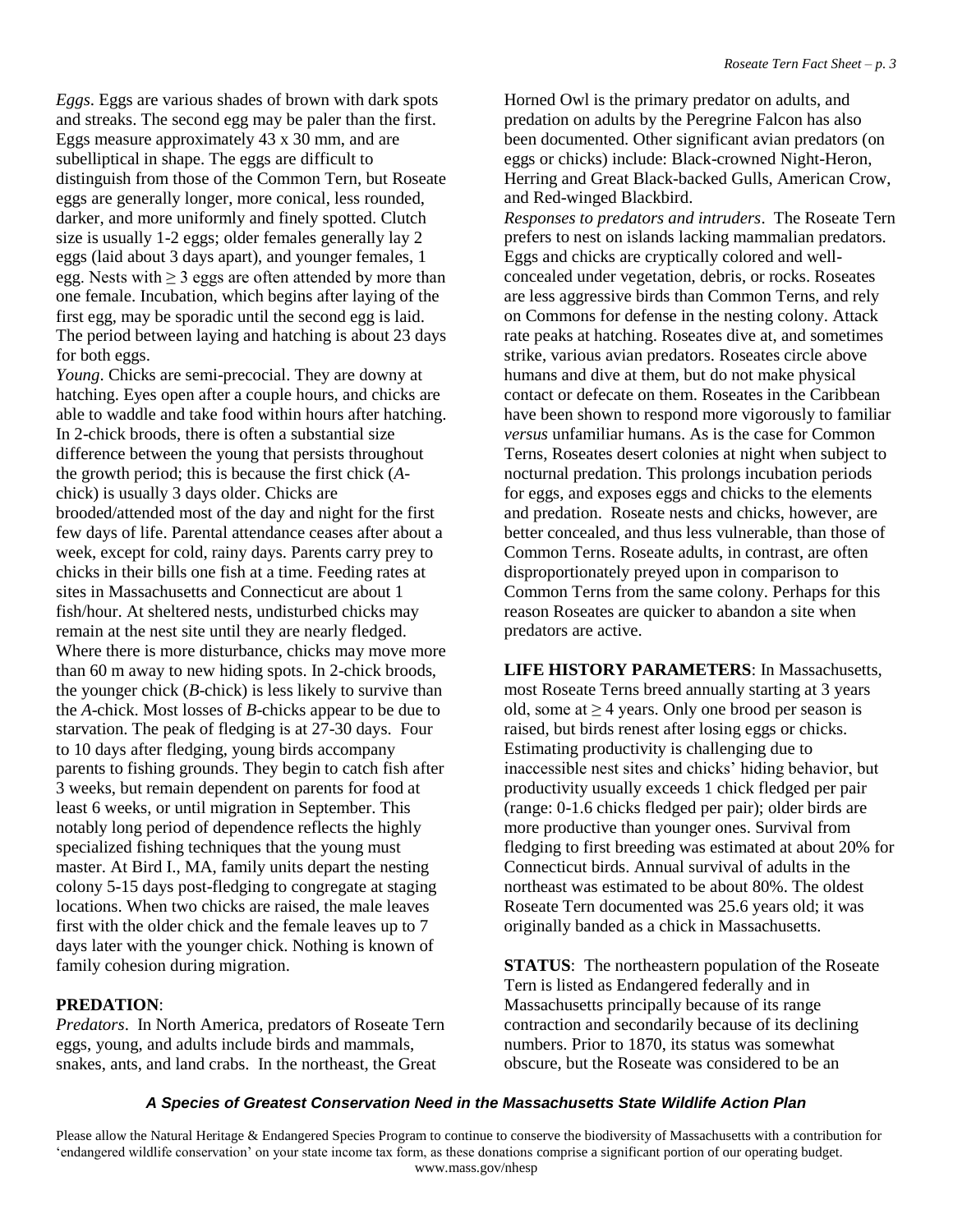*Roseate Tern Fact Sheet – p. 4* 

 8,500 pair level in 1930. From the 1930s through the to 2,500 pairs by 1979. Following two decades of fairly concentrated at just 3 colonies: Great Gull Island, NY abundant breeder within Common Tern colonies on Nantucket and Muskeget Is., MA. Prior to the  $20<sup>th</sup>$ century, egging was a problem in northeast colonies, but it was persecution of terns for the plume industry that greatly reduced numbers in the northeast to perhaps 2,000 pairs, mostly at Muskeget and Penikese Is., MA, by the 1880s. Following protection, numbers rose to the 1970s, Roseates were displaced from nesting colonies by Herring and Great Black-backed Gulls, and had declined steady increase, the Northeast U.S. population peaked at 4,310 pairs in 2000. Since then, however, the population has declined rapidly to 3,320 pairs (Roseate Tern Recovery Team, unpubl. 2006 data). The cause of this has not been identified, but data suggest that it may be related to mortality on the wintering grounds. Approximately 85% of the population is dangerously (1,227 pairs); Bird I., Marion, MA (1,111); and Ram I., Mattapoisett, MA (463). The only other nesting colonies in Massachusetts in 2006 were at Penikese I. (48 pairs) and Monomoy National Wildlife Refuge (NWR) (S. Monomoy and Minimoy Is.), Chatham (26 pairs). Desertion of  $\geq$  30 major breeding sites over the past 80 years in most cases has been related to occupation of sites by gulls, and secondarily, to predation in the colonies (which may have intensified as terns were displaced by gulls to sites closer to the mainland). While populations in the state receive protection during the breeding season, the species is unprotected by South



 **Massachusetts, 1880s to 2006 (modified from Blodget and Figure 2. Roseate Tern population trends in** 

**Melvin 1996).** 

 humans (trapping for food) on the wintering grounds American governmental entities and while in international waters. Prior to the 1980s, persecution by may have affected Roseates nesting in the northeast. Major wintering areas for this population have not been identified; this, along with investigation of current threats on the wintering grounds, is badly needed.

 concentration of Roseates in Massachusetts in just two suitable conditions elsewhere, does not bode well for the population should one of these sites become unsuitable. Because of the regional importance of Massachusetts for successfully restored to Ram I. after a gull control **CONSERVATION AND MANAGEMENT**: Colonies are protected by posting of signs, by presence of wardens, and/or by exclusion of visitors. Wooden nest boxes and boards, partially buried tires, and other structures enhance the number of potential nest sites. Vegetation control is sometimes necessary when plant growth is dense enough to actually impede adults' ability to access nesting sites. The gradual loss of breeding sites in the Northeast, coupled with the Roseate's reluctance to colonize new sites, is a serious obstacle to recovery of the northeast population. The current overwhelming colonies in Buzzards Bay (Bird and Ram Is.), despite Roseate recovery, several restoration projects have been initiated in the state. Restoring Common Terns to nesting sites is a necessary first step in restoring Roseates because of the Roseate's close association with the Common Tern at breeding colonies. Roseates were program in 1990-1991. A similar program at Monomoy NWR, begun in 1996, encouraged the expansion of a huge colony of Common Terns (9,747 pairs in 2005), but only a handful of Roseates nest there. Two other tern restoration projects -- at Penikese I., in Buzzards Bay, and at Muskeget I., in Nantucket Sound -- are currently underway, both involving aggressive discouragement of gulls from small portions of the islands; Roseates returned to Penikese in 2003, but numbers have fluctuated widely since then. Tern restoration is a longterm commitment that requires annual monitoring and management to track progress, identify threats, manage vegetation, prevent gulls from encroaching on colonies, and remove predators.

## *A Species of Greatest Conservation Need in the Massachusetts State Wildlife Action Plan*